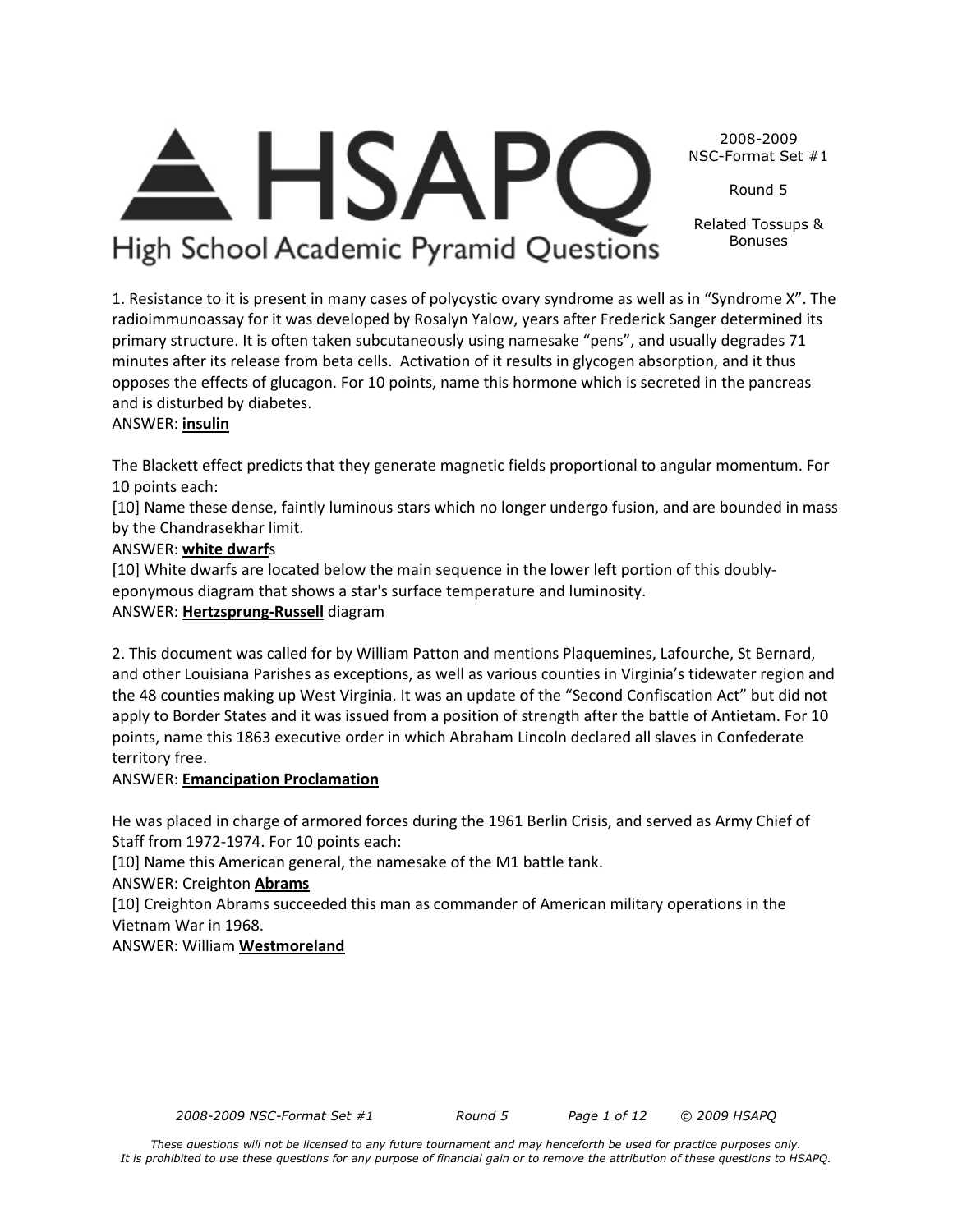3. In one of his stories, the European guest of a caravan stops at an oasis and talks to an old dog-like animal. In addition to "Jackals and Arabs," he wrote about an ape that learned to act like a human and that gives the title "Report to an Academy." In one of his novels, a bank employee is arrested without reason and receives no answers, while in another novel, a man dies when his father throws an apple at him after turning into a "vermin." For 10 points, name this creator of Joseph K. and Gregor Samsa, the author of *The Trial* and *The Metamorphosis*.

#### ANSWER: Franz **Kafka**

The title character of this 1633 work murders his daughter with poisoned porridge. For 10 points each: [10] Name this play in which Barabas is boiled alive in a caldron.

#### ANSWER: *The Jew of Malta*

[10] *The Jew of Malta* was written by this English dramatist, who also wrote *Tamburlaine* and *The Tragical History of Doctor Faustus*.

#### ANSWER: Christopher **Marlowe**

4. This city's war against Sicyon was motivated by Epopeus's kidnapping of Antiope, daughter of Nycteus. One of its kings took Niobe as a wife; that king's twin brother, Zethus, named the city after his own wife. After one hero defended this city from Orkhomenos, he is awarded the king's daughter, Megara. It was founded by a man who sowed dragon teeth in the ground, Cadmus, and it was the site of the struggle between Polyneices and Eteocles. For 10 points, identify this city known for being ruled by men like Laius, Creon, and Oedipus.

#### ANSWER: **Thebes**

Zeus, in the form of a bull, abducted this daughter of the king of Sidon while she was gathering flowers. For 10 points each:

[10] Name this mythical figure who was brought to Crete by Zeus, and there bore him sons such as Rhadamanthys and Minos.

#### ANSWER: **Europa**

[10] This other son of Zeus and Europa shares his name with a King of Lycia who fought on the side of Troy before being killed by Patroclus.

#### ANSWER: **Sarpedon**

5. One type of this quantity can be calculated by measuring the effusion through a Knudson cell; that quantity puts the negative sign in the cavitation number. Enthalpy can be described as a function of entropy and this quantity. Fugacity has the same units as this quantity, while another unit used to measure it is equal to 101,000 Newtons per meter squared. For 10 points, identify this physical quantity whose conjugate variable is volume and which is measured in Torrs or Pascals. ANSWER: **pressure** [accept **vapor pressure** until "Enthalpy"]

Although they are mostly found in prokaryotes, nematodes contain them. For 10 points each: [10] Name this functional unit consisting of an operator, promoter, and some structural genes, which combined produces mRNA. A well known one is required for breaking down lactose. ANSWER: **operon**

[10] Another operon promotes the formation of tryptophan, one of these twenty substances with an indole functional group. Cysteine and methionine are two of them which contain sulfur. ANSWER: **amino acid**s

*2008-2009 NSC-Format Set #1 Round 5 Page 2 of 12 © 2009 HSAPQ*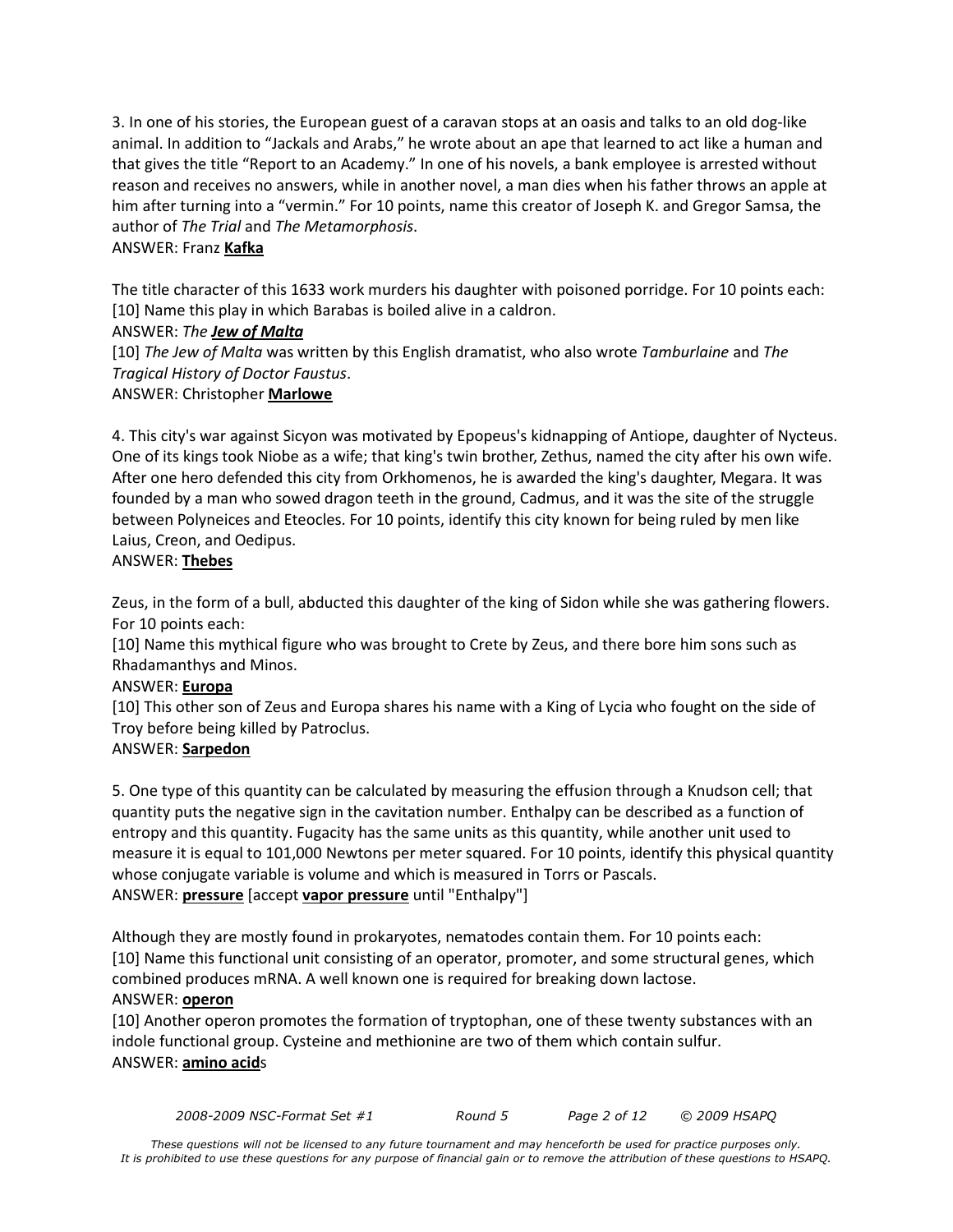6. He edited four chapters of his students' interpretations of his work in *Man and His Symbols*. He described a phenomenon in which two causally unrelated events occur simultaneously and are attributed some deeper significance, known as synchronicity. The creator of the anima and animus archetypes, for 10 points, name this psychologist whose theories of introversion and extroversion in addition to a willingness to interpret dreams more concretely led to his break with Freud. ANSWER: Carl **Jung**

This social scientist described totemism in Australia in his The *Elementary Forms of Religious Life*. For 10 points each:

[10] Name this Frenchman who also wrote *The Division of Labor in Society*.

ANSWER: Emile **Durkheim**

[10] This 1897 work by Durkheim is subtitled "A Study in Sociology," and posits four categories of the titular action, including "fatalistic" and "anomic."

#### ANSWER: *Suicide*

7. Del Castagno's version juxtaposes one figure sitting rigidly with another in innocent slumber and employs halos, while Tintoretto's version takes a novel angle and includes a chandelier whose two flames give it angel wings. In the best-known version, one figure in blue sits with his elbow on a table and holds a small bag as he reaches for an incriminating piece of bread, and the central figure is the focus for all the painting's perspective lines. Famously depicted as a mural in Milan by Leonardo da Vinci, for 10 points, identify this common scene in which Jesus declares he will be betrayed. ANSWER: *The Last Supper*

He designed cardboard furniture called "Easy Edges," and many of his works feature a stainless steel facade. For 10 points each:

[10] Identify this architect of the Pritzker Pavilion and the Walt Disney Concert Hall.

#### ANSWER: Frank **Gehry**

[10] This city's Millennium Park is home to Frank Gehry's Pritzker Pavilion. This city's other attractions include Cloud Gate, which is commonly called The Bean, and the Sears Tower. ANSWER: **Chicago**

8. The ultimate victors in it set up a temporary government in Burgos at its onset, and Andre Malraux's novel *Man's Hope* dealt with it. It resulted in the overthrow of Manuel Azana and Juan Negrin, and it escalated with infusion of forces from Morocco. This war saw the involvement of the Comintern-backed International Brigades, such as the Abraham Lincoln Brigade, and it saw the bombing of Guernica. For 10 points name this war in which the Nationalist regime of Francisco Franco took control of an Iberian country.

#### ANSWER: **Spanish Civil War**

Okhi Day is celebrated in this country, because its leader uttered a famous "No" to Mussolini's demands of annexation. For 10 points each:

[10] Name this nation whose Prime Minister from 1936 to 1941 was Ioannis Metaxas.

#### ANSWER: **Greece** [or **Hellenic Republic**]

[10] During the administration of Konstantinos Karamanlis, Greece saw a détente of sorts with Turkey over the issue of controlling this island in the Mediterranean with capital at Nicosia. ANSWER: **Cyprus**

*2008-2009 NSC-Format Set #1 Round 5 Page 3 of 12 © 2009 HSAPQ*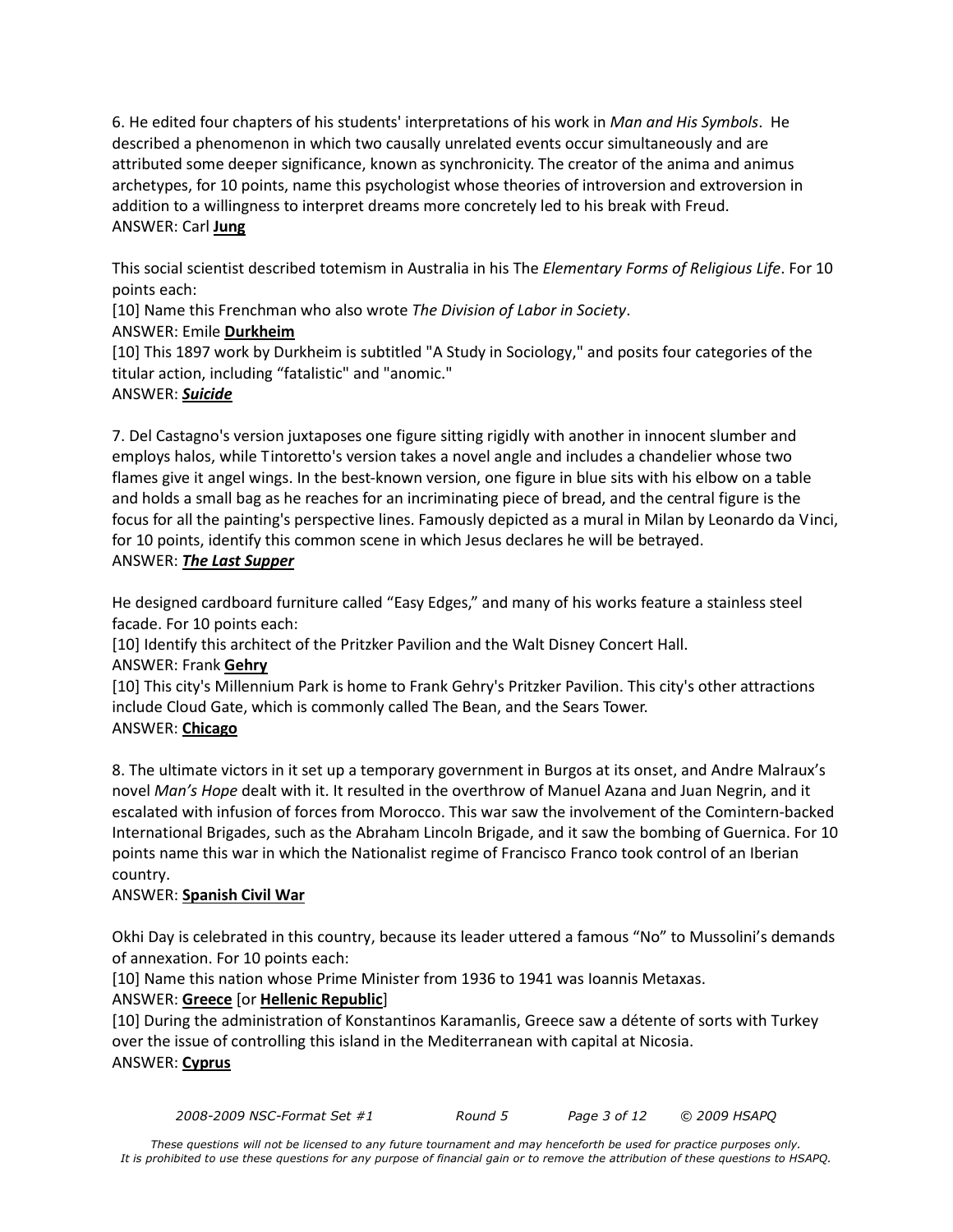# A HSAPQ High School Academic Pyramid Questions

2008-2009 NSC-Format Set #1

Round 5

Category Quiz Bonus Choices

**Arts Current Events Geography History Literature Math Calculation Philosophy Social Science**

**Arts Current Events Geography History Literature Math Calculation Philosophy Social Science**

*2008-2009 NSC-Format Set #1 Round 5 Page 4 of 12 © 2009 HSAPQ*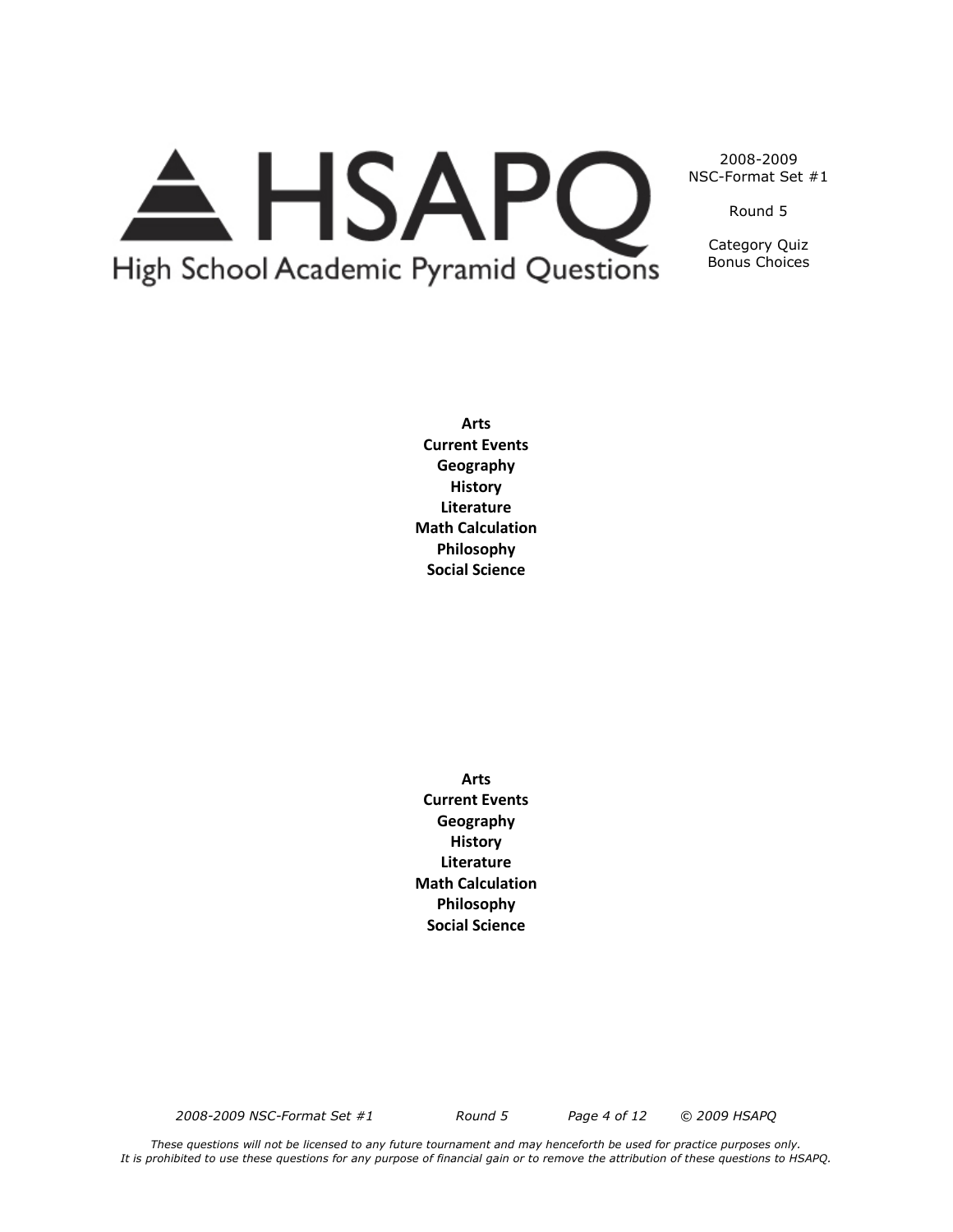2008-2009 NSC-Format Set #1

Round 5

Category Quiz Tossups

### $\triangle$  HSAPC High School Academic Pyramid Questions

9. This nation contains the Rakwana, Hatton and Knuckles highlands in addition to the Udawalawe, Wilpattu and Yala national parks. The Mahaweli is its longest river, while its highest peak lies near Nuwara Eliya, and is known as Pidurutalagala. Adam's Bridge separates the Gulf of Manar from the Palk Strait, which separates the Jaffna peninsula of this nation from the mainland. For 10 points, name this country whose largest cities include Trincomalee, Kotte and Colombo, an island nation off the southern coast of India formerly known as Ceylon.

ANSWER: **Sri Lanka** [prompt on "Ceylon"]

10. One character in this play asks "whether a madman be a gentleman or a yeoman" and suggests that another man take his coxcomb. One character feigns madness as Tom O'Bedlam, while his father has his eyes gouged out by the Duke of Cornwall. The Earl of Gloucester's illegitimate son Edmund usurps the rights of the legitimate Edgar and courts both Goneril and Reagan, the conniving daughters of the title character. For 10 points, name this Shakespeare tragedy that ends with the deaths of Cordelia and the titular king.

#### ANSWER: *King Lear*

11. A follow-up to this conflict saw the Battle of Ramla and the death of Stephen of Blois, and it resulted in the creation of Outremer. Leaders of it, including Bohemond and Godfrey of Bouillon, feuded with Alexius I, who had called for it to help fight the Seljuks. It established the reign of Baldwin I, and was preceded by an action undertaken by Walter the Penniless and Peter the Hermit. For 10 points, name this conflict called by Urban II at the Council of Clermont, an attempt launched in 1095 to retake the Holy Land.

### ANSWER: **First Crusade**

12. Moody diagrams are used to calculate a factor associated with this quantity that is used in the Darcy-Weisbach equation. This term also describes a quantity used in the Bagnold formula that is proportional to the Reynolds stress. It is proportional to velocity squared for fluids and Amonton's law states that the magnitude of this is proportional to the normal force. Existing in static and dynamic varieties, for 10 points, identify this force which acts in the opposite direction of motion. ANSWER: **friction**

13. One site that was passed over for it is known as The Needles, and a technique used in it is "honeycombing". A nearby structure contains sixteen porcelain enamel panels as well as a titanium vault, two finishing touches in its Hall of Records. It saw the use of a protractor twelve times bigger than usual, and construction of it began with the drilling of six holes. The beard of one figure on the far right delayed its construction, and dynamite was used to grade contours of the figures' lips. For 10 points, name this Gutzon Borglum work, a South Dakota presidential monument.

ANSWER: **Mount Rushmore** National Memorial

*2008-2009 NSC-Format Set #1 Round 5 Page 5 of 12 © 2009 HSAPQ*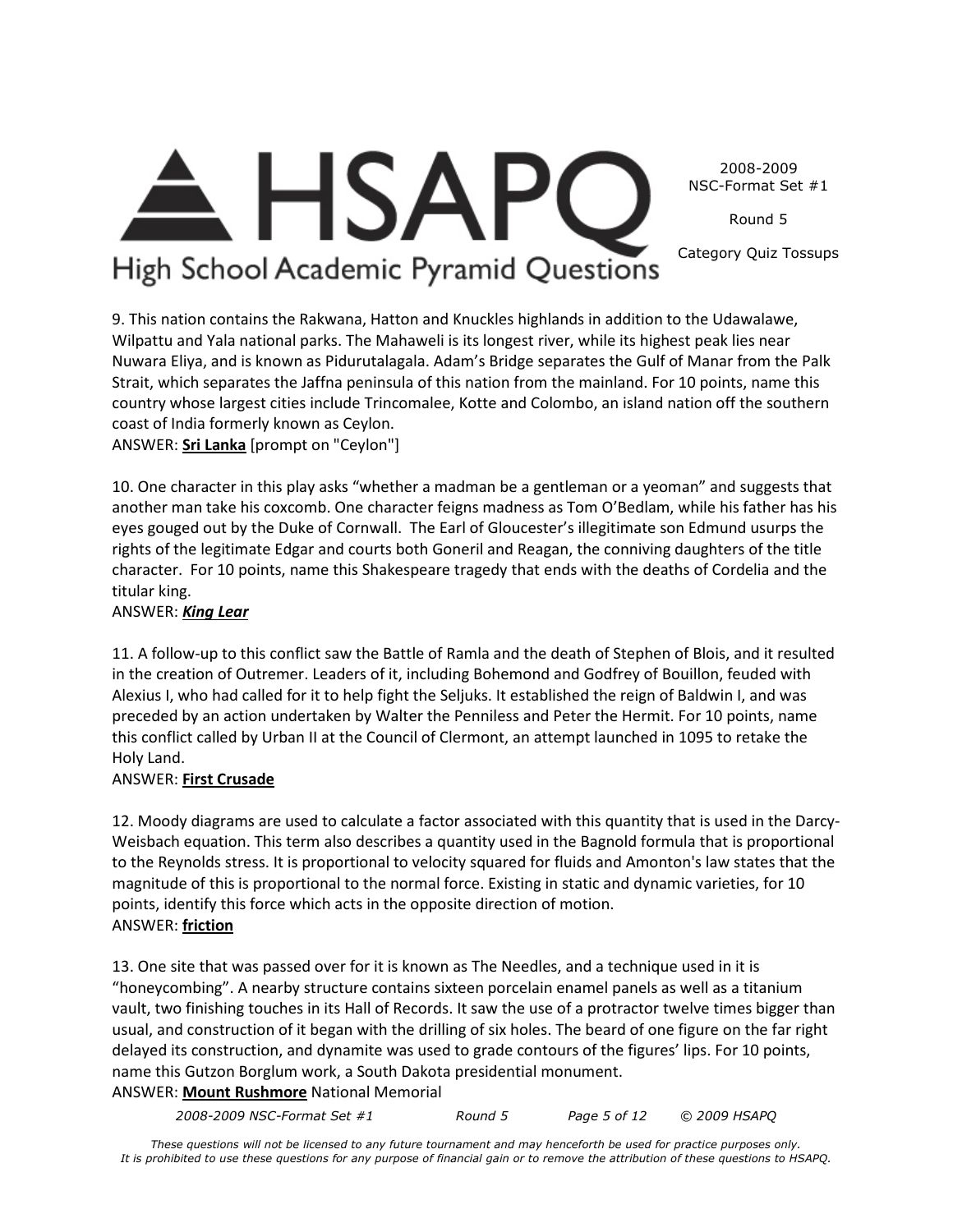14. One of his most prized possessions is a small flat-screen television, at least until his then-girlfriend breaks it with a cheap trophy. He notes that Lebron James and Kobe Bryant did not go to business school, and refers to coordination-challenged Stanley as his "secret weapon" before a game of basketball against the warehouse workers. Proudly displaying a "World's Best Boss" mug, for 10 points, name this clueless manager of the Scranton branch of Dunder Mifflin played by Steve Carell on *The Office*.

ANSWER: **Michael Scott** [accept either]

*2008-2009 NSC-Format Set #1 Round 5 Page 6 of 12 © 2009 HSAPQ*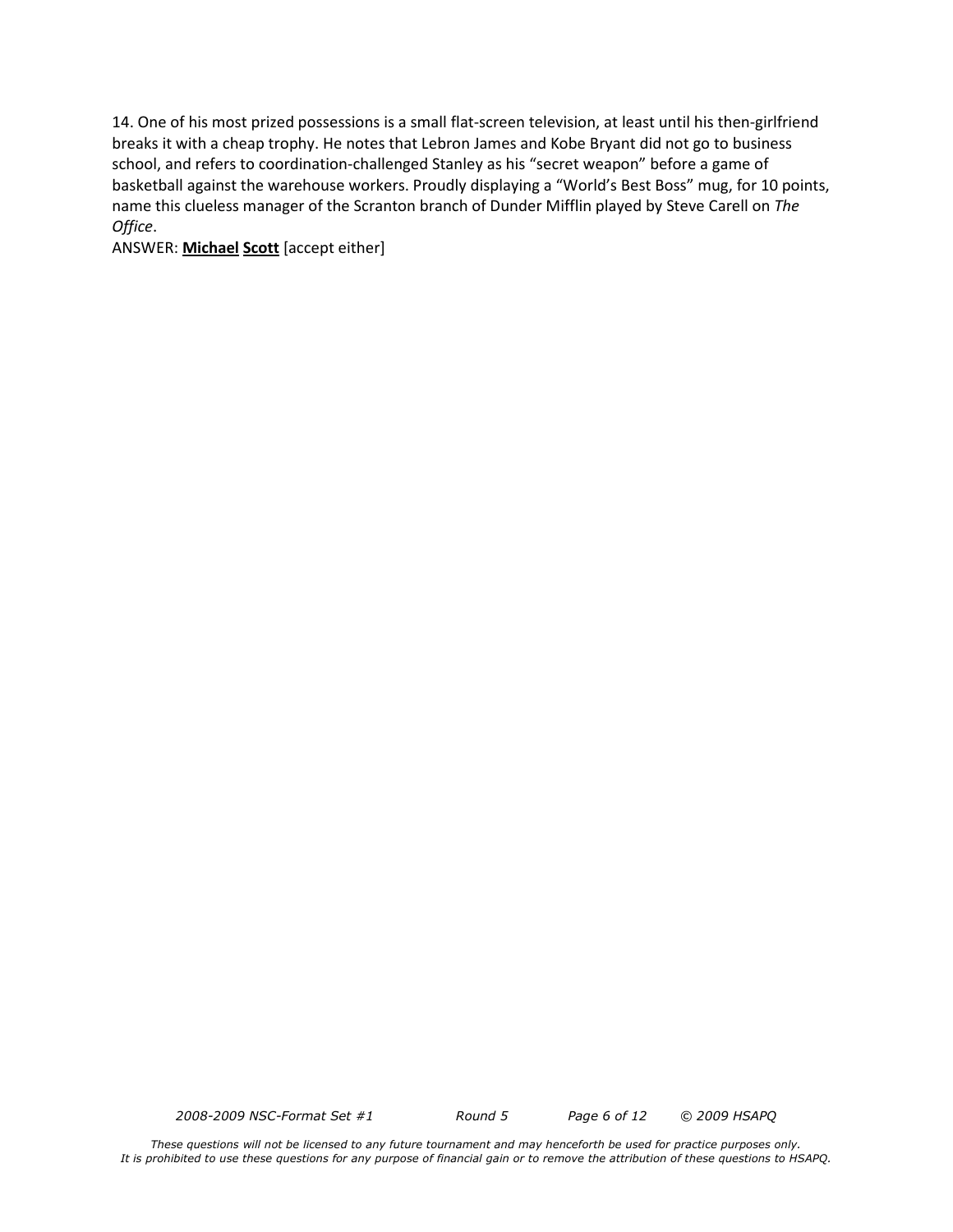## $\triangle$  HSAPC High School Academic Pyramid Questions

NSC-Format Set #1 Round 5

2008-2009

Category Quiz Bonuses

#### **Arts**

The bottom of the middle portion of this work features oversized fruit, and two black individuals with cherries on their head. When this triptych is closed, a painting depicting the third day of creation is revealed. For 15 points, name this work by Hieronymus Bosch. ANSWER: *The Garden of Earthly Delights*

#### **Current Events**

The former holder of this position recently collapsed while giving a speech to the Federalist Society. For 15 points, identify this Cabinet position previously held by Michael Mukasey, and expected to officially be held soon by Eric Holder.

ANSWER: United States **Attorney General**

#### **Geography**

This country is a 33-island archipelago in the Persian Gulf, the largest island of which is connected by the King Fahd Causeway to Saudi Arabia. For 15 points, name this sheikdom with capital at Manama. ANSWER: **Bahrain**

#### **History**

This man wanted money to "fructify in the pockets of the people", and he championed the failed Home Rule Bill. For 15 points, name this four-time Prime Minister, a man considered Benjamin Disraeli's rival. ANSWER: William Ewart **Gladstone**

#### **Literature**

Settings in this work include Freeland and Interzone, and creatures called Mugwumps are found in this novel. Characters include Dr. Benway and the protagonist, Bill Lee. For 15 points, name this hallucinatory Beat novel by William S. Burroughs. ANSWER: *The Naked Lunch*

#### **Math Calculation**

For 15 points, find the intersection point of the lines 3x+5y=25 and -1x+6y=7. ANSWER: **(5,2)** [or **x=5, y=2**]

#### **Philosophy**

This philosopher proposed that all substance was made up of indivisible, windowless objects called monads and argued for the principle of sufficient reason. For 15 points, name this German polymath who claimed this is the "best of all possible worlds." ANSWER: Gottfried Wilhelm **Leibniz**

*2008-2009 NSC-Format Set #1 Round 5 Page 7 of 12 © 2009 HSAPQ*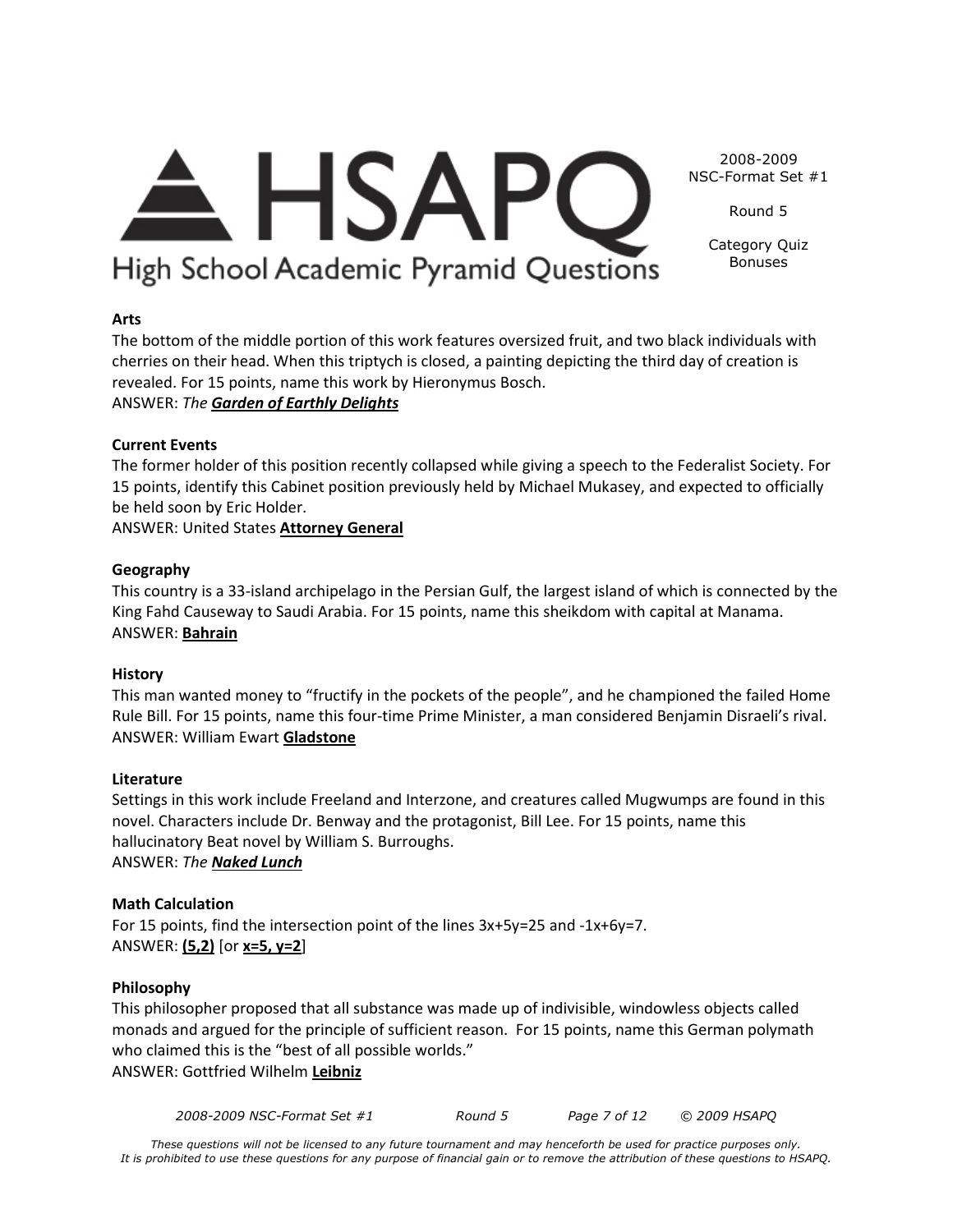#### **Social Science**

The Fischer equation relates the "real" form of these to the sum of the "nominal" form and expected inflation. For 15 points, identify these quantities whose examples include LIBOR and the "discount" version that is charged by the fed for commercial banks.

ANSWER: **interest rate**s

*2008-2009 NSC-Format Set #1 Round 5 Page 8 of 12 © 2009 HSAPQ*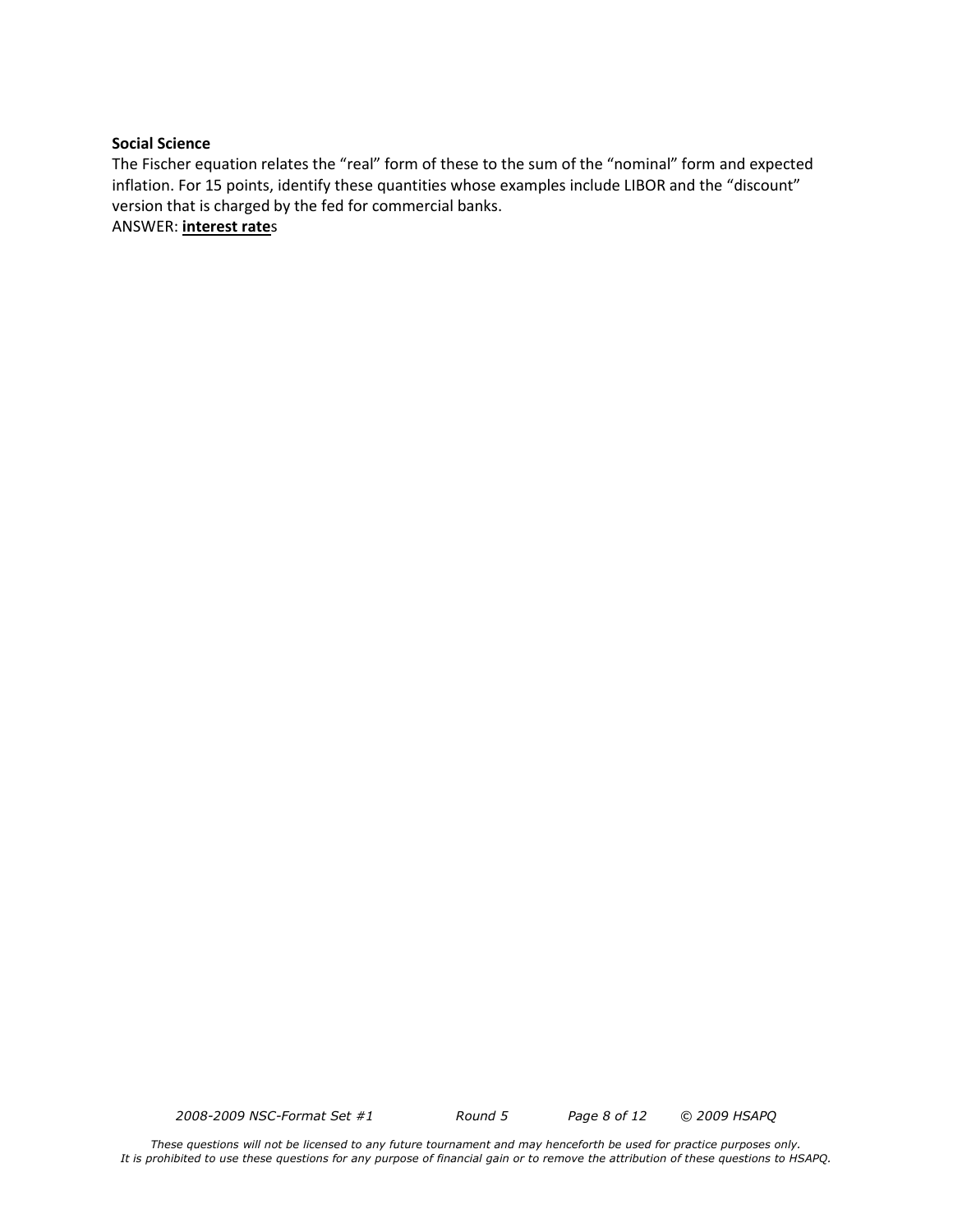2008-2009 NSC-Format Set #1

Round 5

Stretch Phase

### <del>A</del> HSAPC High School Academic Pyramid Questions

15. With Portevin, this man lends his name to a stress-strain relation for dilute alloys during deformation. With Mallard, he studied the combustion of methane after a series of coal mine disasters in France. His attempts to synthesize ammonia in the presence of iron failed due to contamination, not due to his namesake principle. For 10 points, name this French chemist who noted that if a system at equilibrium is perturbed, the equilibrium will shift in an attempt to restore the original conditions. ANSWER: Henri Louis **Le Chatelier**

He was succeeded by his sickly son Edward VI whose mother Jane Seymour would be this man's third wife in a series of six. For 10 points each:

[10] Name this 16th century king of England.

ANSWER: **Henry VIII** [prompt on Henry]

[10] Henry VIII attempted to negotiate an alliance with this first French king and cultural reformer who would lose the Italian War to the Holy Roman Empire at the Battle of Pavia.

ANSWER: **Francis I** [prompt on Francis]

[10] Francis met Henry at this site in Calais in 1520 which took its name from the expensive cloth used in the tents.

### ANSWER: **Field of the Cloth of Gold**

16. This man dissolved societies of anti-British Canadians operating from bases in the United States known as the Hunters Lodges. This man allied with Azariah Flagg and William Marcy in the Albany Regency, and his administration saw the Second Seminole War as well as the *Amistad* trial. This man led a coalition of former Whigs and Barnburners as the first Presidential candidate of the Free Soil Party, and he had earlier been defeated in his bid for re-election by William Henry Harrison. For 10 points, name this successor to Andrew Jackson as President.

### ANSWER: Martin **van Buren**

One short story by this author features the deaths of both the title character and Pavel Ivanych on a ship that is traveling back from the Far East. For 10 points each:

[10] Name this author of "Gusev" in addition to a play in which Constantine Treplev shoots the titular bird.

### ANSWER: Anton **Chekhov**

[10] In this play by Anton Chekhov, Madame Ranevskaya is forced to sell the titular piece of land to the merchant Lopakhin.

#### ANSWER: The *Cherry Orchard* [or *Vishniovy Sad*]

[10] The title character of this Chekhov play finds out that his brother-in-law is a fraud after managing his estate for years. He unsuccessfully tries to kill him.

#### ANSWER: *Uncle Vanya* [or *Dyadya Vanya*]

*2008-2009 NSC-Format Set #1 Round 5 Page 9 of 12 © 2009 HSAPQ*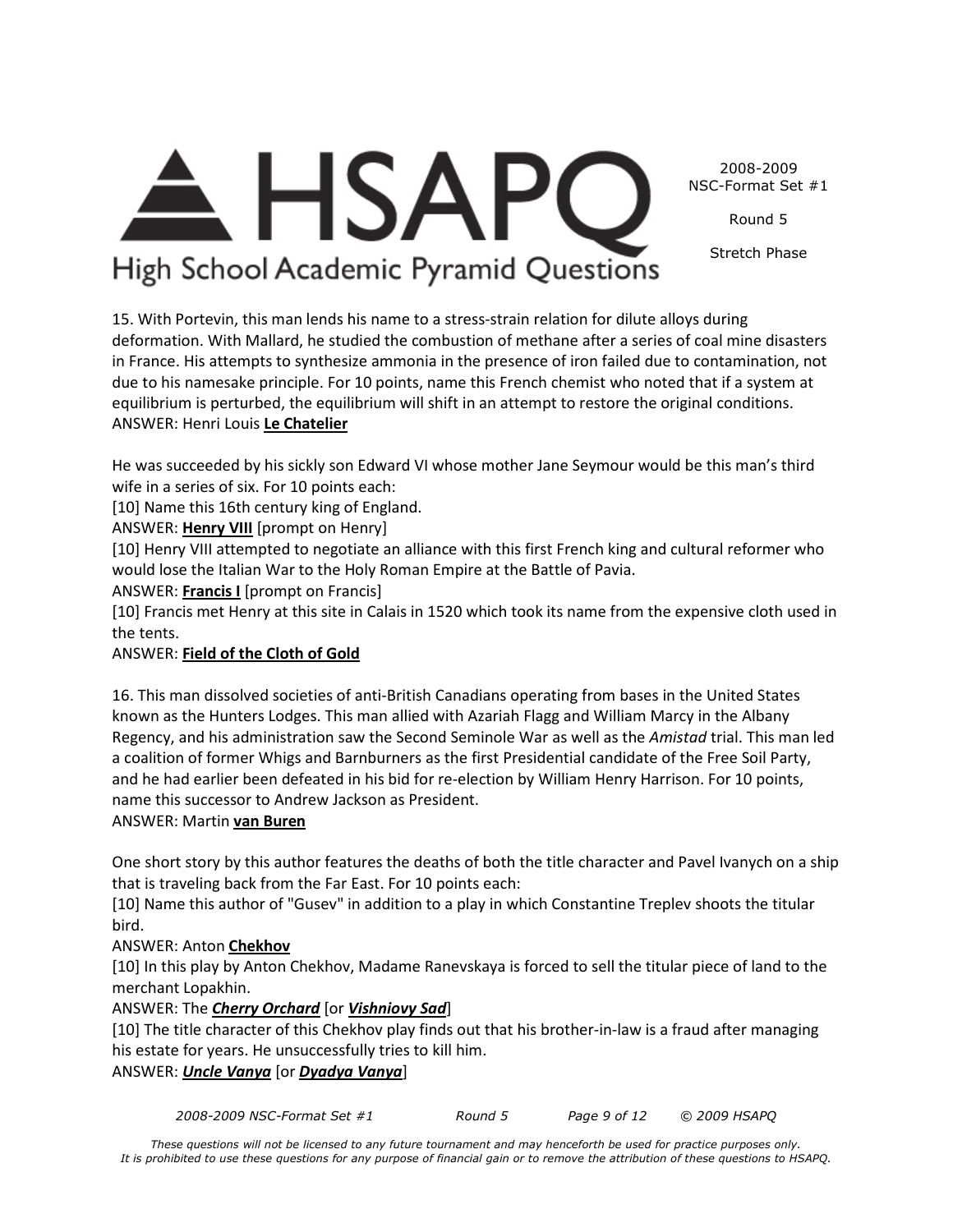17. At one point in this novel, the narrator is jealous of Nunkie before escaping from a storm with her husband and a man named Motor Boat. Much of this novel takes place in Eatonville, where the narrator's second husband Jody Starks becomes mayor, and where the protagonist meets Pheoby Watson. Eventually the narrator is forced to shoot her third husband Tea Cake after he is bit by a rabid dog in the Everglades. For 10 points, name this novel in which Janie Crawford recounts her life, a work of Zora Neale Hurston.

#### ANSWER: *Their Eyes Were Watching God*

This work advances the idea of "wu wei," or action without effort. For 10 points each:

[10] Identify this text, said to have been written at the request of the keeper of the jade gate, which stresses the importance of harmony between man and nature.

#### ANSWER: the *Tao Te Ching* [or *The Way of Life*]

[10] The *Tao Te Ching* was written by this founder of Daoism, whose followers included Zhuangzi.

ANSWER: **Lao Tzu** [or **Laosi**; or **Lao Tse**; or **Laotze**; or **Lao Zi**]

[10] This other Chinese text consists of sixty-four hexagrams and was used in divination of the future. It is said to have been written down by Fu Xi.

#### ANSWER: *I Ching* [or *The Book of Changes*]

18. The drug decitadine is currently being tested as medicine for this condition. The first approved drug for the treatment of this condition was hydroxyurea, which has increased the median survival for sufferers of this condition to approximately 45 years. Persons afflicted with this condition have a higher survival rate in malaria-infested zones, although this condition often leads to small blood vessels becoming clogged, which results in vaso-occlusive crises. For 10 points, name this form of anemia that is characterized by crescent-shaped red blood cells.

ANSWER: **sickle-cell** anemia [or **sickle-cell** disease]

It features workmen exhorting each other to "Fill up the goblets!" as good wine causes "new strength and courage" to flow to the soul. For 10 points each:

[10] Name this famous piece of music from the opera *Il trovatore* in which the titular objects are struck while the loveliness of gypsy women is described.

#### ANSWER: "**Anvil Chorus**" [or "**Coro di zingari**"]

[10] *Il trovatore* is one of this man's operas, which also include *Falstaff* and *La Traviata*. ANSWER: Giuseppe **Verdi**

[10] Another well known Verdi piece is the canzone "La donna è mobile," which is sung by the Duke of Mantua in this opera.

#### ANSWER: *Rigoletto*

19. This conflict was inflamed by the Act of Accord, which disinherited Edward of Westminster. After seeing a vision of three suns, one participant was victorious at Mortimer's Cross, although that side later suffered defeat at the hands of Margaret of Anjou at the Battle of St Albans, leading to the recapturing of her husband Henry VI. For 10 points, name this conflict fought from 1455 until the Battle of Bosworth Field in 1485 between the English houses of Lancaster and York which used different colors of the namesake flower as their symbols.

#### ANSWER: **Wars of the Roses** [or **War of the Roses**]

*2008-2009 NSC-Format Set #1 Round 5 Page 10 of 12 © 2009 HSAPQ*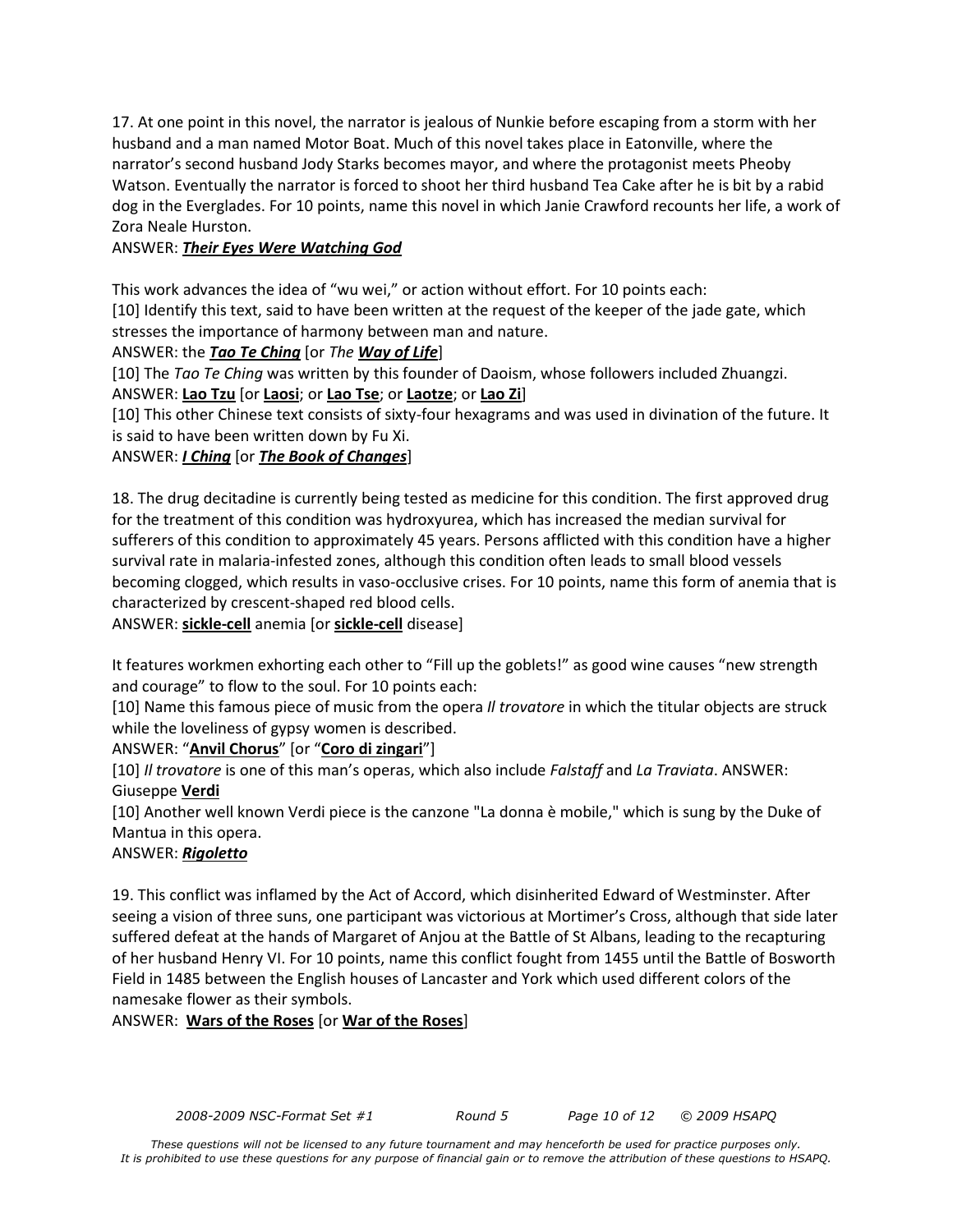A common example of this phenomenon is the splitting of white light into colors by a prism. For 10 points each:

[10] Name this phenomenon in which a wave bends upon moving from one medium to another medium in which its velocity changes.

#### ANSWER: **refraction**

[10] This law states that the ratio of the sines of the angles of incidence and refraction is equal to the ratio of the indices of refraction.

ANSWER: **Snell**'s Law [or **Snellius**'s Law; prompt on "law of refraction"]

[10] Snell's Law can be used to find this angle at which an unpolarized incident light ray must hit the surface so that its reflected ray is polarized.

#### ANSWER: **Brewster**'s Angle

20. One story tells how this figure got ditched by his fishing buddy Hymir, and another tells of him losing a wrestling match to Elli due to Skrymir's magic. This figure once got a whetstone stuck in his head after a battle with Hrungnir, and had to dress up as Freya to get his most prized possession back from Thrym. This figure, who resides in Bilskirnir, rides on a chariot pulled by two goats, whose names mean "gaptooth" and "tooth grinder," and his wife's hair was once stolen by Loki. For 10 points, name this husband of Sif and owner of the hammer Mjollnir, the Norse storm god. ANSWER: **Thor**

The title character of this novel is friends with Joseph Vaillant. For 10 points each:

[10] Name this novel in which Jean Letour builds a cathedral in New Mexico.

#### ANSWER: *Death Comes for the Archbishop*

[10] This author of *Death Comes for the Archbishop* also wrote about Jim Burden's childhood fascination with a Bohemian girl in *My Antonia*.

ANSWER: Willa Sibert **Cather**

[10] This Willa Cather novel sees Frank Shebata kill his wife Maria and Emil Bergson. It ends shortly before the marriage of Alexandra Bergson and Carl Linstrum.

#### ANSWER: *O Pioneers!*

21. His seventh symphony has two movements labeled "nachtmusik" that surround the third movement labeled "Schattenhaft." Another of his works includes a chorus of Holy Anchorites and the "Veni Creator Spiritus" hymn, while his sixth symphony's finale includes three hammer blows. He reused material from his song cycles *Des Knaben Winderhorn* and *Songs of a Wayfarer* in his symphonies, and he set Chinese poetry in his *Song of the Earth*. For 10 points, name this composer of the *Tragic*, *Titan*, and *Resurrection* symphonies, as well as the *Symphony of a Thousand*. ANSWER: Gustav **Mahler**

They are a set of extensive properties that apply only to solutions. For 10 points each:

[10] Identify these properties, an example of which is vapor pressure depression.

#### ANSWER: **colligative** properties

[10] Higher concentration of some solute disrupts crystal formation, leading to this colligative property. ANSWER: **freezing point** depression

[10] This quantity is equal to the van 't Hoff factor times the molarity times temperature times R. Since it is directly proportional to concentration, it is a colligative property.

#### ANSWER: **osmotic pressure**

*2008-2009 NSC-Format Set #1 Round 5 Page 11 of 12 © 2009 HSAPQ*